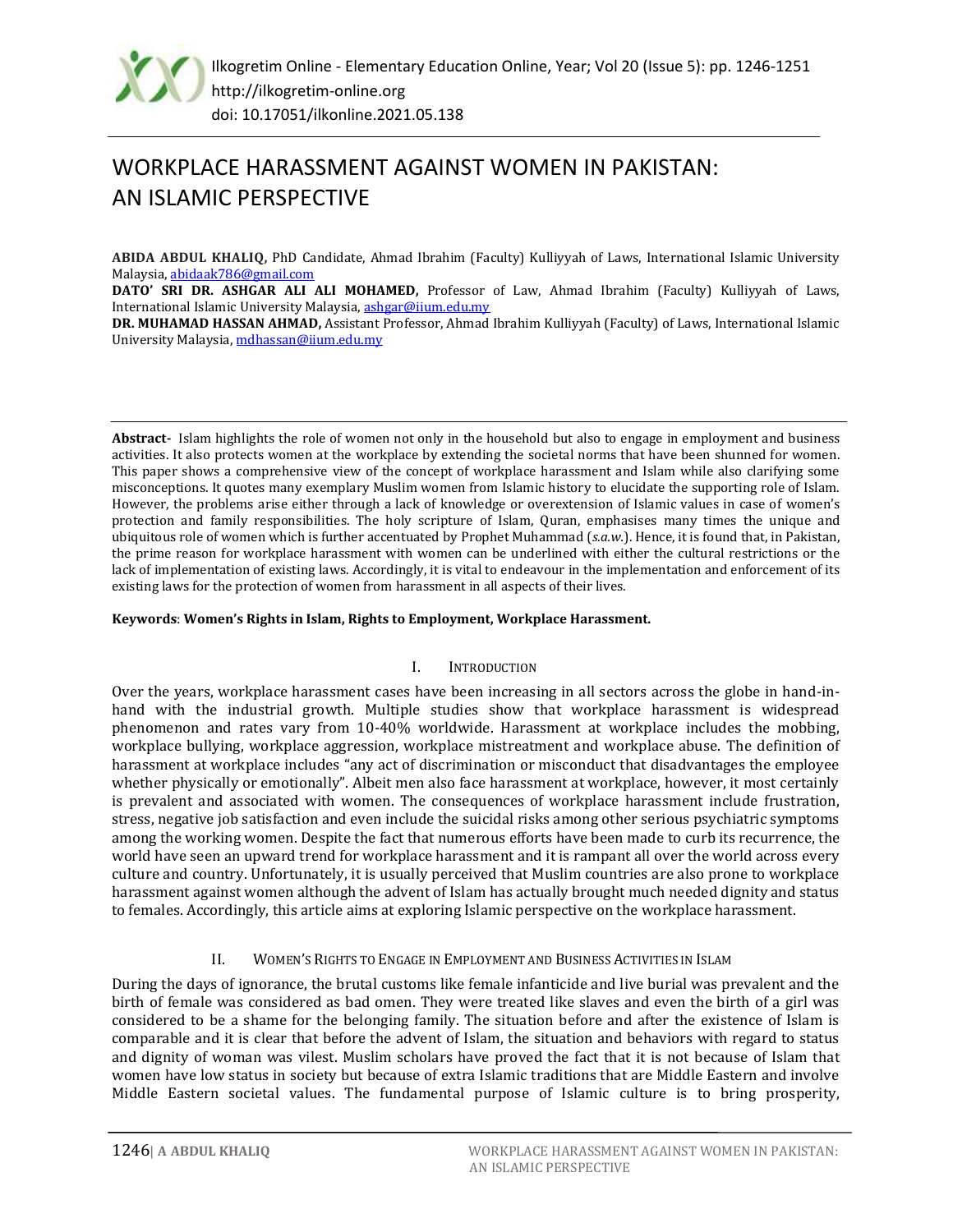advancement and to promote social welfare in the society. In order to achieve these objectives, Islam has ordained both genders of society to take part for the betterment of the whole society. It is impossible to get these purposes without women, and it is also evidenced from the Islamic history that women have been taking part to promote their families and prosper their society.

The enlightenment of Islamic religion of knowledge provided the rights of women unprecedented of that particularly time. Their status was recognised and the wall of discrimination that existed between men and women was demolished. In this regard, the Quran states: "And of His Signs is that He has created mates for you from your own kind that you may find peace in them and He has set between you love and mercy. Surely, there are Signs in this for those who reflect". "O mankind! Fear your Lord Who (initiated) your creation from a single soul, then from it created its mate, and from these two spreads (the creation of) countless men and women". These revelations show that Islam has created men and women without any discrimination and it has been proved that since their birth, Islam does not create any kind of inequality between both genders. In fact, Islam has given the distinguished rights and status to each gender.

Against the regular criticisms against the rights of women in Islam, it has indeed given equal status to every gender by keeping the uniqueness of both males and females who have to play their respective roles in the society. In most part of the contemporary world, every aspect of human life is measured on the scale of economic product and put greater emphasis on the economic growth. The critics claim that Islam has given only one role to women and that is to fulfill their family obligations and thus the women cannot participate in the economic activities of the state. Somehow, it is misunderstood the narration of Quran. The reality is that the women can engage in the economic activities while fulfilling their respective domestic obligations in a family. In this regard, the Quran narrates: "And according to usage, women too have rights over men similar to the rights of men over women". Thus, Islam does not differentiate men and women on the basis of gender, caste, color or creed. Since its inception, Islam always preaches for equality. There were even women worriers who bravely fought in various defensive battles in the early history of Islam such as Hazrat Umme Ammara (*r.a.*), Hazrat Khaula (*r.a.*) and Hazrat Ayesha (*r.a.*) to name a few. Unfortunately, the religion has been misunderstood and misinterpreted as if Islam subverts the character of women and give men superiority over women. It is evidenced by the following verse in the Quran which mentions that: "Every soul will be (held) in pledge for its deeds". Hence, Islam is the staunch advocate of the fact that men and women are equal. The only factor that distinguishes between them is their deeds; they are superior to one another on the basis of their deeds in the world.

The following jurisprudential philosophy should be boldly noted in mooting for the equal rights between women and men, i.e., treating unequal people equally or treating equal people unequally, in both ways, it would lead to injustice. It is undeniable that women and men are the same in many senses yet also they are different in many aspects. Thus, it is very crucial to treat them equal where they can be equal and treat them uniquely different where they do not have the same physical and biological capacities. This is not with the intention to discriminate women from men but it is to empower the women where they may need special treatments different from men. In the same vein, Islam ensures the equal rights between women and men wherever they can be treated equal. It has also given a unique status to women in every aspect whether spiritual, educational and social development wherever they are needed to be treated uniquely from men. Furthermore, the independent economics rights of women were existed since the beginning of Islam. It is the custom as well as obligation of husband to settle an amount which he must pay to his wife at the time of marriage which is called as dower and secondly wife will get a share in her husband's estate after getting into his *Nikah* (marriage) according to law.

Besides, Islam promotes the monetary profits and favors the involvement in the business and transactional activities regardless of gender. In fact, Islam has prescribed the rules and regulations to regulate the relations of trade, investment and gaining of profit, and always advocates his followers to be honest in the business and trade activities. Before the advent of Islam, women were not treated on the basis of equality and not given them unique position in the society. Islam promotes the equal status of women in the society both socially and economically. Islam has never restricted women to take part in fiscal and commercial activities, but always propagate others to give respect and dignity in all spheres of life. Islam gives Muslim women various commercial rights like right to earn money, to enter into legal contracts, to own property and the right to manage assets that she owns. In the context, the Quran states: "Whatever men earn, they have a share of that and whatever women earn, they have a share in that". The above verse of Quran clearly shows that there is no hindrance created by Islam on the aspect of working of women but Islam has imposed certain limits and restrictions on the Muslim women when they go at their workplaces. The limitations imposed by Allah (*s.w.t.*)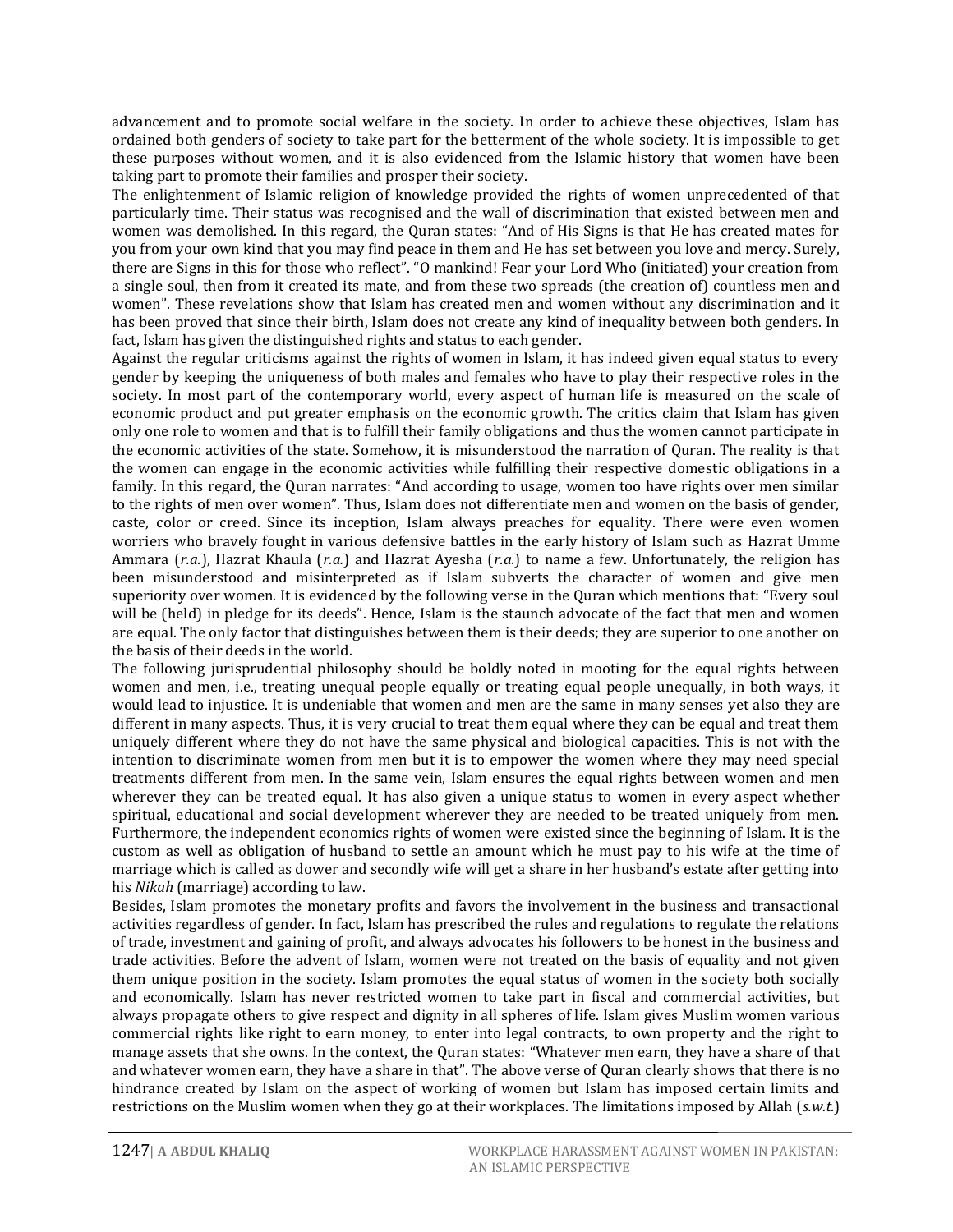are related to modesty, veil and others. As far as these limitations and boundaries are not shattered by the Muslim women, they are not restricted by Islam to be an art of working class.

It is the beauty of the religion of Islam that it provides the concept of *Pardah* (covering the intimate parts of the human body) for both men and women. Nevertheless, some critics misconstrued the fact that Islam has provided the order of *Pardah* for women only. However, this is not true as Islam has ordained the concept of *Pardah* for both men and women. Men are ordered to lower their gaze and women are ordered to guard their modesty. From the above discourses, it gives a clear vision that Islam has not forbid women to work and take part in fiscal activities. However, there are certain limitations and boundaries prescribed by the Islam for the working women in order to guard their modesty and purity. Primarily, the role of a woman in a family as a wife and a mother should not be overlooked while she is engaging in fiscal activities. In fact, people need to look for the income to live in peace and harmony with the family members. There is no point of chasing of an income which would jeopardise the well-being of the family unit. Besides, she must be aware of what is permissible and what is forbidden, i.e., the work she is going to engage should be legal in nature; it must not include corrupt practices in the society and it should be in line with the religion, morality and modesty. The nature of job should be selected according to her skills such as education, female health, and jobs relating to midwifery, pediatrics or obstetrics-gynecology. In this fashion, women can perform any work outside their home with a condition to maintain her modesty.

Generally, Islam gives Muslim women complete freedom to seek employment whenever it is required by their families and they can even participate in the socio-economic activities to contribute to the welfare of their community. The examples of various Muslim women companions (*sahabiyat*) can be seen that in the history of Islam where women made substantial contribution in the field of education, literature, art, travelling, selfindependence, religion, government and piety. History reveals that a number of female companions were engaged in several permitted activities pertaining to business transactions. Most prominent example from history is about Hazrat Khadija (*r.a.*), the first wife of Prophet Muhammad (*s.a.w.*), as she herself were a merchant and a successful business woman. She used to be a famous business women and trader of Quraish Tribe In Makkah. Prophet Muhammad (*s.a.w.*) used to assist her in her trade and goods were taken to Syria. After getting married, she donated much of her assets for the propagation of Islam. There was no such thing which prohibits her to run her business. In short, she is being idealised in Muslim women as a Role Model. After the demise of Hazrat Khadija (*r.a.*), Prophet Muhammad (*s.a.w.*) got married to Hazrat Ayesha (*r.a.*) who was also another leading lady having special intellect as she used to be a distinguished scholar of the religion of Islam. She taught a lot of religious lessons to her to the companions without any discrimination as to whether a female or a male. Another wife of Prophet Muhammad (*s.a.w.*), Hazrat Zainab Jahash (*r.a.*), used to be a leather merchant and all the products are sold in the market place. Moreover, it was reported that Prophet Muhammad (*s.a.w.*) allowed his wife Hazrat Sowda (*r.a.*) to go outside home and work in case of necessity.

As for as the women's rights in Islam is concerned, Muslim women can engage themselves into any kind of work or trade as long as it preserve their modesty as well as dignity and it is not against the teachings of Islam. However, the issue of workplace harassment is more prevalent these days and thus women are facing difficulties and being exploited as well as mistreated sometimes either by their employers or co-workers. The irony here is that even after Islam has ordained all safeguards and limitations for the women to work, they are still facing workplace harassment at different scale on daily basis.

#### III. WORKPLACE HARASSMENT AGAINST WOMEN IN PAKISTAN

Pakistan was created by the founding fathers on the basis of the religion of Islam and it is the Islamic ideology as well as culture that distinguish it from other secular countries. The fundamental principles which form the basis foundations of Pakistan include principles of *Shari'ah*, justice and equality which are guiding the lives of Muslims according to the principles enshrined in the Quran and *Sunnah*. The constitution of Pakistan, under Article 2-A, makes these principles the substantive part of the constitution. However, the problem still arises in the society of Pakistan due to the male dominancy. Sometimes, women's rights are violated and they are mistreated whereby experiencing injustice and inequality in a State which was founded on the name of Islam. This injustice and inequality degraded women's morale and restrict their mobility to work for their family and ultimately they hesitate to take part in the social, economic and educational affairs of the community and their skills, expertise and professionalism remain untouched in their whole life.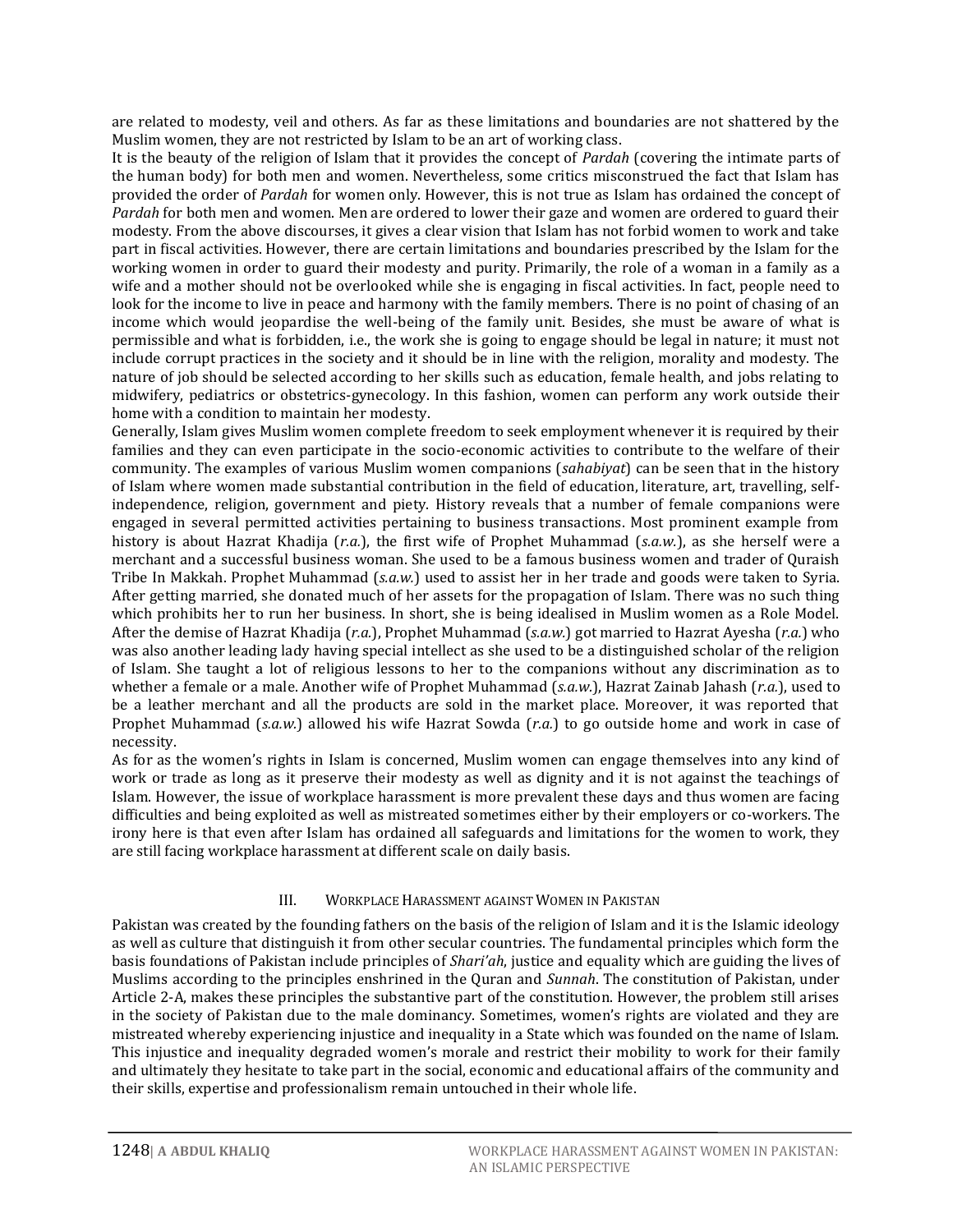In the situation of Pakistan, most of the females prefer to work as medical doctors or teachers in schools and colleges as these professions are considered respectable and safe for working ladies in Pakistan. Nevertheless, even in these professions, they are under tremendous pressure from their families and societies. The recent trend in the economy of the world shows that, with the passage of time, women are considered as a strong workforce that takes considerable share in the welfare and development of a country. In order to sustain the economic growth, human productivity must be counted both genders in the economic growth of a country. The similar situation can be observed in Pakistan as the mindset of the general public has been shifted regarding the issue of working women and the society started accepting them as contributors to the development and sharing the gesture of respect with the working women. Unfortunately, a reasonable amount of time would still require changing the mindset of the rural community in Pakistan where the working of women is still considered unrespectable. The social and cultural values of Pakistan, like other Islamic countries, are based on the concept of *Pardah* that Muslim women are meant to stay at homes as a matter of honor and prestige. Due to this notion, it is usually considered that Islam has prohibited women to working outside rather ordain her to remain in their house and perform only her domestic obligations. It has already been comprehensively discussed above that the Quranic injunctions do not prohibit women to work outside rather they provide certain limitations that are to be considered while taking part in the business and economical activities to support their families and society.

Although education is the primary source of knowledge that enhances the human resource of any country through intellectual, moral and social methods of training or instruction; women in rural areas in Pakistan are normally not allowed to go to schools and colleges to attain education. This is not prevalent in urban areas though. Hence, unfortunately, most of the females in rural areas deprived from such skills in Pakistan and this does hinder the standard of living of families at large. This also reduces the opportunities for women to work and leads to lessen numbers of women at workplace. According to Mustafa, any woman's foremost duty in Pakistan is related to home tasks and family. Moreover, there is a lack of participation by women in most of the decision-making process at organisational level. General public perception is that males are responsible for earning income while females are considered as caretakers of the household.

Women in the Pakistani society have to struggle a lot to earn a respectable position while encountering all the traditional beliefs. At workplace, they must again face problems such as workplace harassment/violence and other different aspects of it such as aggression, bullying and injustice. Several studies have shown that due to such problems women in Pakistan either lessen their productivity in the form of burnout, turnover or lack of satisfaction or they altogether stay away from working. According to an estimate 93% of women in Pakistan face harassment/violence of some form. Such high ratio of harassment or harassment/violence can be attributed to the loopholes in legislation and its implementation. The fear of sanction diminishes such tendencies of repetition of the prohibited act. It is not like that there is non-existent of gender-based laws in Pakistan. Laws are there and even the fundamental law provides specific provisions for protection of women whether it is at home or at workplace.

Over the decades, legislators has proposed and made several improvements to criminal laws in order curtail the harassment/violence on women. These laws are the basic protections to diminish the workplace harassment to women. Despite the existence of legislations and policies pertaining to the protection of women at workplace, the State is still lacking enough mechanism for its implementation and enforcement. It is the need of the time to take special measurements by all the authorities, whether it is legislators or institutions responsible to provide remedy to the working women in case of harassment. This can lead to nation building with the active role of women. The religious community should also play their role and actively contribute by preaching about the equality of men and women so that good will may be propagated in a society.

# IV. CONCLUSION

As Islam is a complete code of life to all its followers regardless of gender caste and creed differences, it discourages any indecent act against women, not only at home but also at workplace. This endorses that Islam protects the honor of females and does not allow them to be harassed at workplace. As it can be observed in the above discussion, there is no hindrance laid down in Islamic jurisprudence for working women and both genders can use their skills for the betterment of the society. Accordingly, Pakistan, as an Islamic nation, needs efficient implementation and enforcement of its existing laws in protecting women from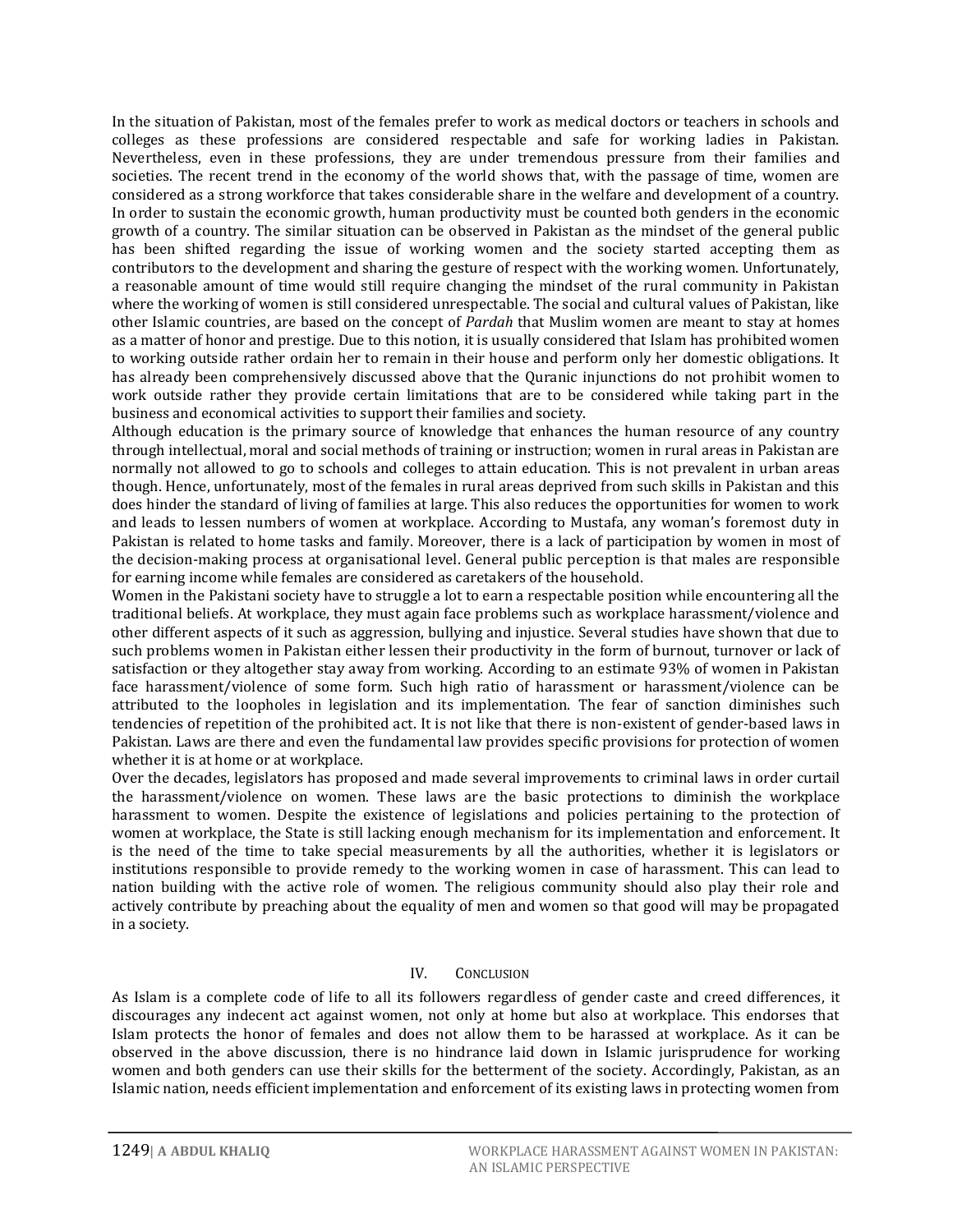harassment/violence in all aspects of their lives such as at homes, schools, workplaces and other public places.

## **REFERENCES**

- 1. Lewis, Jacqueline., Coursol, Diane., and Wahl, Kay Herting. "Addressing issues of workplace harassment: counseling the targets." *[Journal of Employment Counseling](https://en.wikipedia.org/wiki/Journal_of_Employment_Counseling)*. 39 (3), (September 2002): pp. 109–116.
- *2.* Ezer, Marius., and Ezer, Oana Florentina. ["Workplace harassment, mobbing phenomenon."](http://www.businesslawconference.ro/revista/anul1nr1.html) *Perspectives of Business Law Journal*. 1 (1), (November 2012): pp. 298–304.
- 3. Bader, Benjamin., Stoermer, Sebastian., Bader, Anna Katharina., and Tassilo Schuster. "Institutional discrimination of women and workplace harassment of female expatriates." *Journal of Global Mobility* (2018).
- 4. Hom, Melanie A., Ian H. Stanley., Sally Spencer-Thomas., and Thomas E. Joiner. "Women firefighters and workplace harassment: Associated suicidality and mental health sequelae." *The Journal of nervous and mental disease* 205 (12), (2017): pp. 910-917.
- 5. Baroudi, Sami E. "The 2002 Arab human development report: Implications for democracy." *Middle East Policy* 11 (1), (2004): pp. 132-141.
- 6. Saleh, Saneya. "Women in Islam: Their status in religious and traditional culture." *International Journal of Sociology of the Family* (1972): pp. 35-42.
- 7. Bukhari, Syed Abdul Ghaffar. "Role of Women in the Development of Islamic Civilization." *Jihat al-Islam* 5 (2), (2012).
- 8. Aamir, Alamzeb., Abu Bakar Abdul Hamid., Maqsood Haider., and Chaudhry Shoaib Akhtar. "Work-life balance, job satisfaction and nurses retention: moderating role of work volition." *International Journal of Business Excellence* 10 (4), (2016): pp. 488-501.
- 9. Surah Ar-Rum (30:21).
- 10. Surah An-Nisa (4:1).
- 11. Surah Al-Baqra (2:228).
- 12. Lings, Martin. "Muhammad." *His Life Nased on the Earliest Sources, Rochester, Vermont: Inner Traditions International* (1983).
- 13. Maqsood, Tayyab., Andrew Finegan., and Derek Walker. "Biases and heuristics in judgment and decision making: The dark side of tacit knowledge." *Issues in Informing Science and Information Technology* 1 (2004): pp. 295-301.
- 14. Surah Al-Muddaththir (74:38).
- 15. Al Qaradawy, Y. "The Woman as Member of the Society: When Is a Woman Allowed to Work?." *The Status of Women in Islam* (1998).
- 16. Khan, Shahid N. "A step towards distinction between supervisory impulsive and strategic abuse." *Asian Social Science* 10 (21), (2014): p. 281.
- 17. Sidani, Yusuf. "Women, work, and Islam in Arab societies." *Women in Management review* 20 (7), (2005): pp. 498-512.
- 18. Bano, Shehnaz., and Sadia Malik. "Impact of workplace bullying on organizational outcome." *Pakistan Journal of Commerce and Social Sciences (PJCSS)* 7 (3), (2013): pp. 618-627.
- 19. Oteer, Rabee. "Stress at Work and Its Subsequent Problems among Teachers of the Public Schools Which Operate the School-Based Violence Reduction Program (VRP) in Tulkarm Governorate." *World Journal of Education* 5 (4), (2015): pp. 26-37.
- 20. Mutahhari, Murtaza. *Man and Universe*. Islamic Seminary Publications, 1990.
- 21. Koehler, Benedikt. "Female entrepreneurship in early Islam." *Economic Affairs* 31 (2), (2011): pp. 93- 95.
- 22. Surah An-Nisa (4:32).
- 23. Anggadwita, Grisna., Hendrati Dwi Mulyaningsih., Veland Ramadani., and M. Yahya Arwiyah. "Women entrepreneurship in Islamic perspective: a driver for social change." *International Journal of Business and Globalisation* 15 (3), (2015): pp. 389-404.
- 24. Al-Quran (24:30).